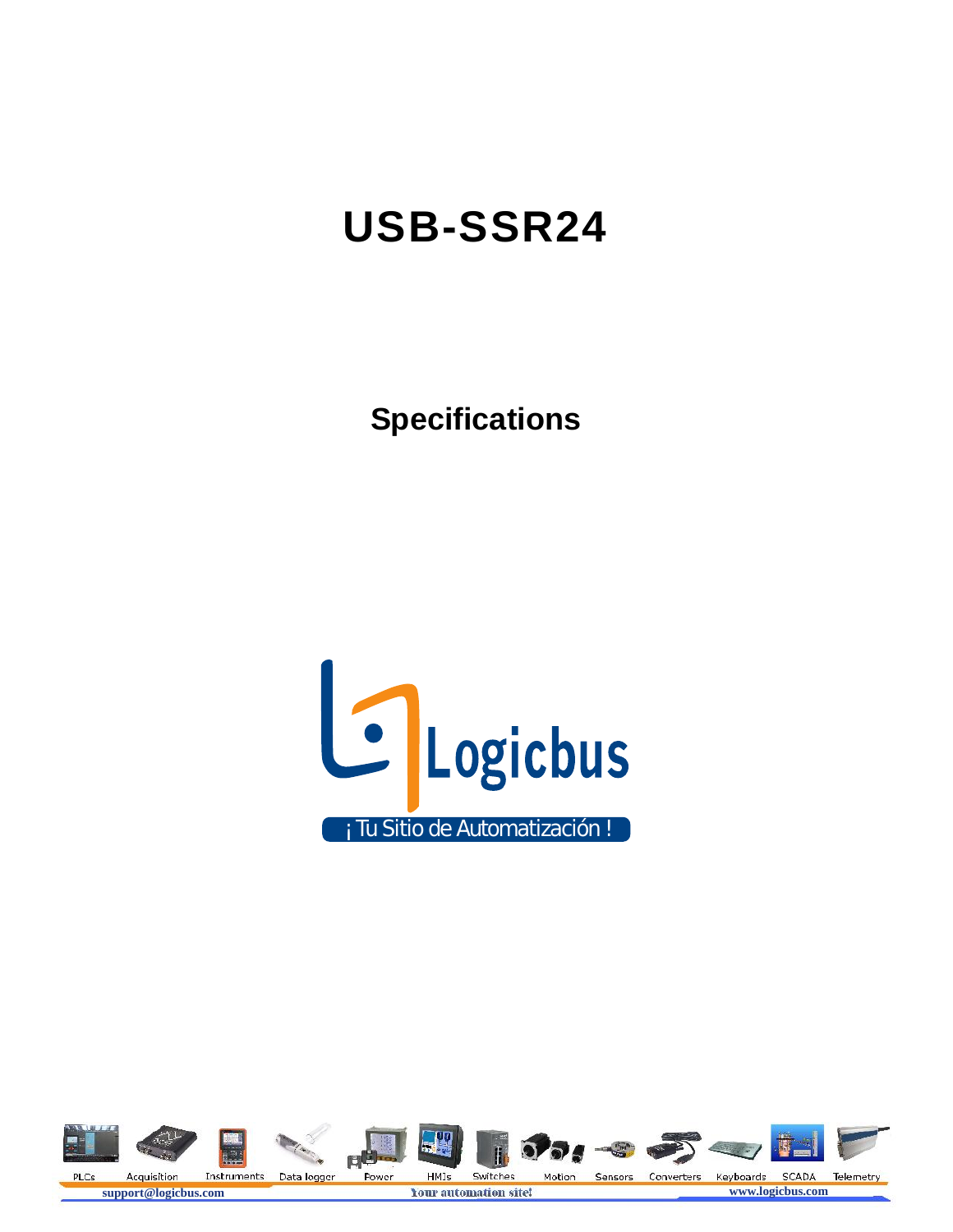## **Specifications**

**Typical for 25 °C unless otherwise specified. Specifications in** *italic text* **are guaranteed by design.**

#### **I/O module configuration**

Table 1. I/O module configuration specifications

| Modules 1-8                                | Selectable via switch S1 "A" position as either input modules or output (default)<br>modules. Switch settings for direction can be read back via software. Do not mix input<br>and output modules within this bank of eight.                                                                                                                                                                                  |
|--------------------------------------------|---------------------------------------------------------------------------------------------------------------------------------------------------------------------------------------------------------------------------------------------------------------------------------------------------------------------------------------------------------------------------------------------------------------|
| Modules 9-16                               | Selectable via switch S1"B" position as either input modules or output (default)<br>modules. Switch settings for direction can be read back via software. Do not mix input<br>and output modules within this bank of eight.                                                                                                                                                                                   |
| Modules 17-20                              | Selectable via switch S1 "CL" position as either input modules or output (default)<br>modules. Switch settings for direction can be read back via software. Do not mix input<br>and output modules within this bank of four.                                                                                                                                                                                  |
| Modules 21-24                              | Selectable via switch S1 "CH" position as either input modules or output (default)<br>modules. Switch settings for direction can be read back via software. Do not mix input<br>and output modules within this bank of four.                                                                                                                                                                                  |
| Pull-up/pull-down on digital<br>$IO lines$ | Configurable via switch S3 with 2.2 K ohm resistor network. Switch settings for pull-<br>up/pull-down selection can be read back via software. Default to pull-up. Switch settings<br>are applicable during power up conditions of output modules only. Modules are active<br>low. When switched to pull-up, modules are inactive on power up. When switched to<br>pull-down, modules are active on power up. |
| I/O module logic polarity                  | Selectable via switch S2. Switch settings for polarity can be read back via software.<br>Default to non-inverted. For input modules, invert mode returns a "1" when module is<br>active; non-invert mode returns a "0" when module is active. For output modules, invert<br>mode allows users to write a "1" to activate the module; non-invert mode allows users to<br>write a "0" to activate the module.   |

#### **Power**

|  |  | Table 2. Power specifications |
|--|--|-------------------------------|
|  |  |                               |

| <b>Parameter</b>                               | <b>Conditions</b>                              | <b>Specification</b>          |
|------------------------------------------------|------------------------------------------------|-------------------------------|
| $\text{USB} + 5 \text{ V}$ input voltage range |                                                | 4.75 V min. to 5.25 V max.    |
| $\text{USB} + 5 \text{ V}$ supply current      | All modes of operation                         | $10 \text{ mA max}$           |
| External power supply                          | $p/n$ CB-PWR-9                                 | $9 V + 10\% \ @ 1 A$          |
| Voltage supervisor limits -                    | $V_{ext}$ < 6.0 V, $V_{ext}$ > 12.5 V          | $PWR LED = Off (power fault)$ |
| <b>PWR LED</b>                                 | 6.0 V < V <sub>ext</sub> < 12.5 V              | $PWR LED = On$                |
| External power consumption                     | All modules on, 100 mA downstream hub<br>power | 800 mA typ, 950 mA max        |
|                                                | All modules off, 0 mA downstream hub<br>power  | 200 mA typ, 220 mA max        |

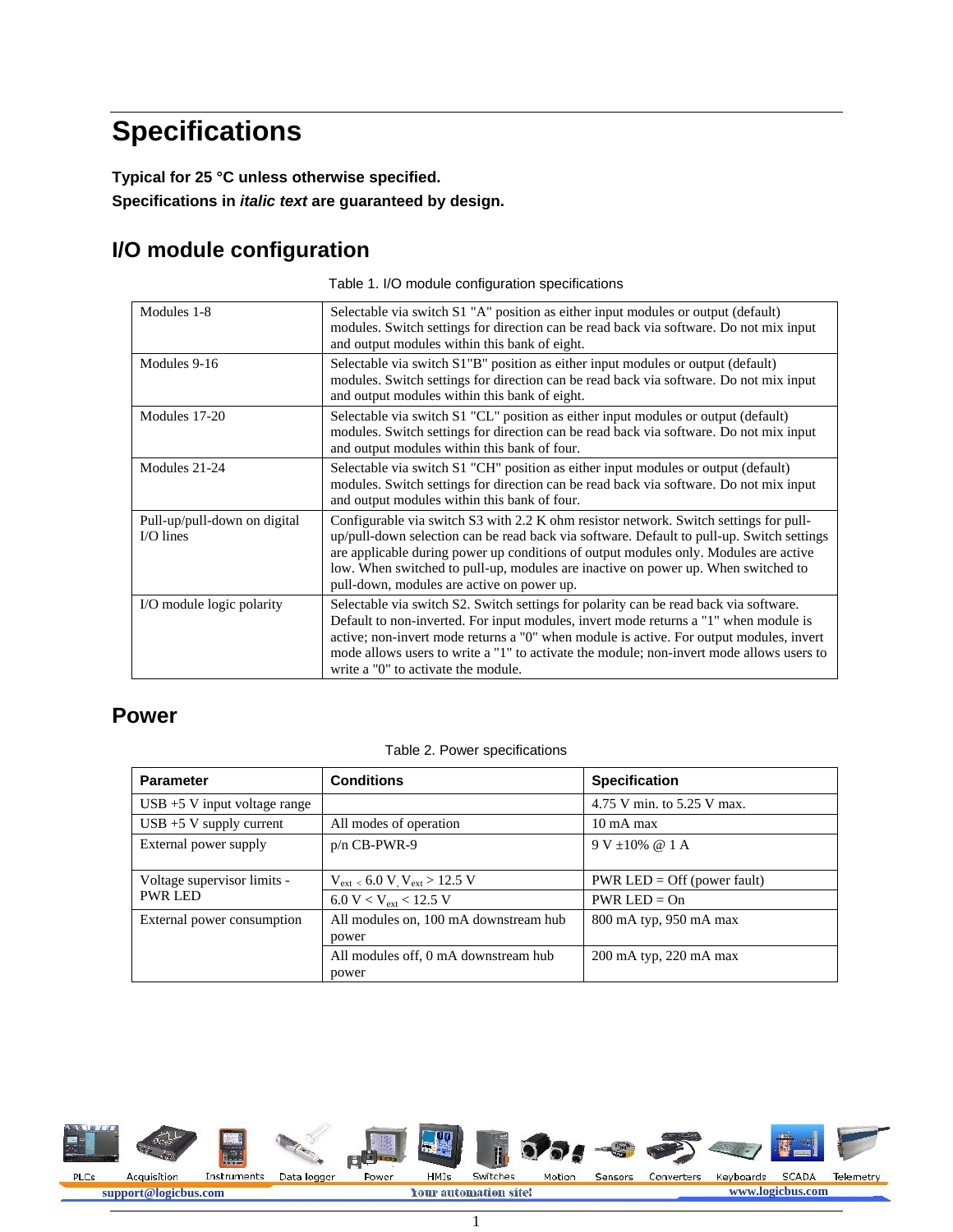#### **External power input**

| <b>Parameter</b>                    | <b>Conditions</b>                                     | <b>Specification</b>                                    |
|-------------------------------------|-------------------------------------------------------|---------------------------------------------------------|
| External power input                |                                                       | $+6.0$ VDC to 12.5 VDC (9 VDC power<br>supply included) |
| Voltage supervisor limits - PWR LED | 6.0 V > V <sub>ext</sub> or V <sub>ext</sub> > 12.5 V | $PWR LED = Off (power fault)$                           |
| (Note 1)                            | 6.0 V < V <sub>ext</sub> < 12.5 V                     | $PWR LED = On$                                          |
| External power adapter (included)   | $p/n$ CB-PWR-9                                        | $+9$ V $\pm 10\%$ , @ 1 A                               |

Table 3. External power input specifications

**Note 1:** The USB-SSR24 monitors the external +9 V power supply voltage with a voltage supervisory circuit. If this power supply exceeds its specified limit, the PWR LED will turn off indicating a power fault condition.

#### **External power output**

|  | Table 4. External power output specifications |
|--|-----------------------------------------------|
|  |                                               |

| <b>Parameter</b>                      | Conditions                                                       | <b>Specification</b>  |
|---------------------------------------|------------------------------------------------------------------|-----------------------|
| External power output - current range |                                                                  | 4.0 A max.            |
| External power output (Note 2)        | Voltage drop between power input<br>and daisy chain power output | $0.5$ V max           |
| Compatible cable(s) for daisy chain   | C-MAPWR-x                                                        | $x = 2, 3,$ or 6 feet |

**Note 2:** The daisy chain power output option allows multiple USB boards to be powered from a single external power source in a daisy chain fashion. The voltage drop between the module power supply input and the daisy chain output is 0.5 V max. Users must plan for this drop to assure the last module in the chain will receive at least 6.0 VDC.

#### **USB specifications**

Table 5. USB specifications

| USB "B" connector                           | Input                                                                                    |
|---------------------------------------------|------------------------------------------------------------------------------------------|
| USB device type                             | $\overline{USB}$ 2.0 (full-speed)                                                        |
| Device compatibility                        | <b>USB 1.1, USB 2.0</b>                                                                  |
| USB "A" connector                           | Downstream hub output port                                                               |
| USB hub type                                | Supports USB 2.0 high-speed, full-speed and low-speed operating points                   |
|                                             | Self-powered, 100 mA max downstream VBUS capability                                      |
| Compatible products                         | <b>USB</b> Series devices                                                                |
| USB cable type (upstream and<br>downstream) | A-B cable, UL type AWM 2527 or equivalent. (min 24 AWG VBUS/GND, min 28<br>$AWG D+ / D-$ |
| USB cable length                            | 3 meters max.                                                                            |

### **Digital I/O transfer rates**

Table 6. Digital I/O transfer rate specifications

| Digital I/O transfer rate | System dependent, 33 to 1000 port reads/writes or single bit reads/writes per |
|---------------------------|-------------------------------------------------------------------------------|
| (software paced)          | second typ.                                                                   |

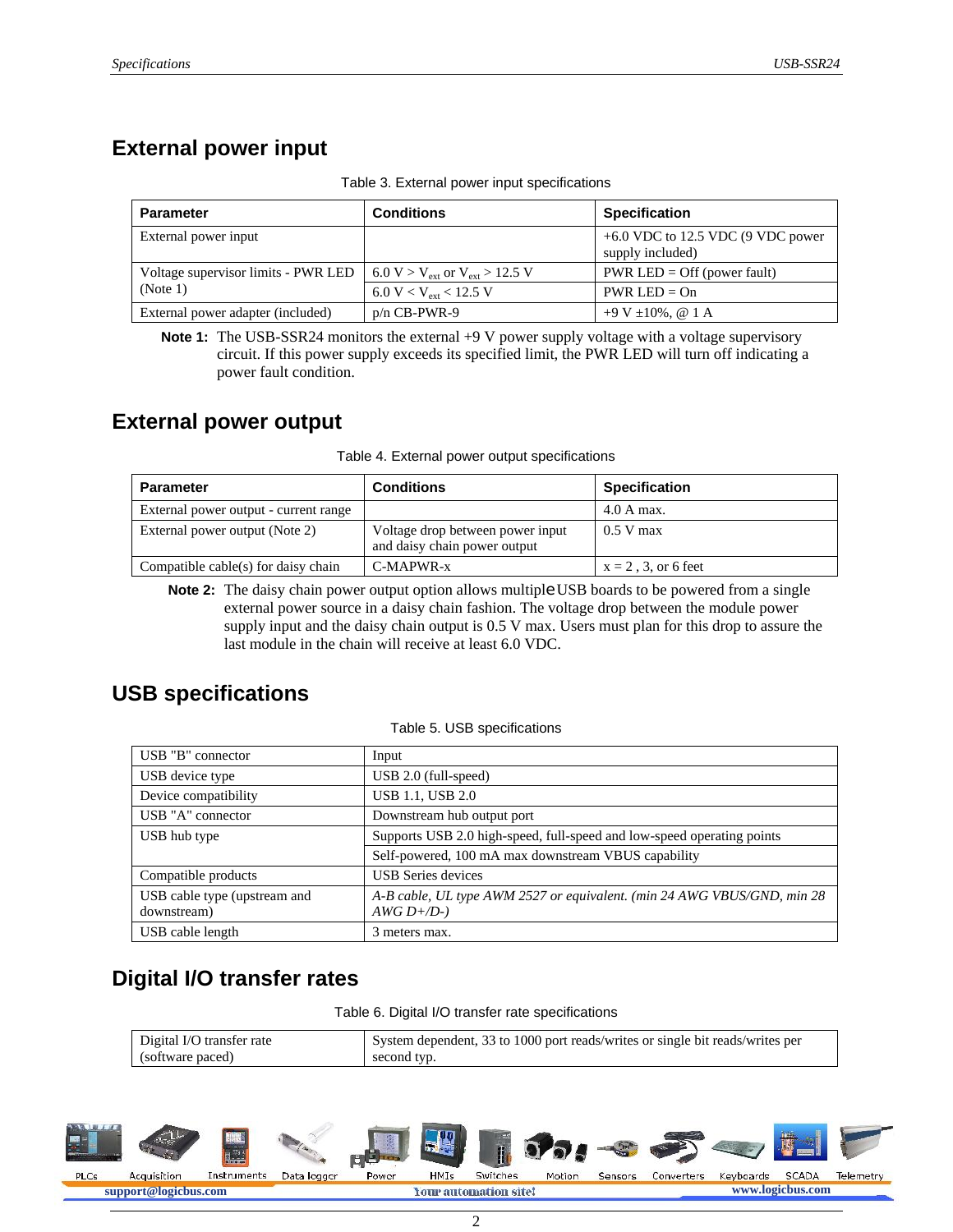#### **Mechanical**

| Card dimensions without modules | 431.8 mm (L) x 121.9 mm (W) x 22.5 mm (H) |  |
|---------------------------------|-------------------------------------------|--|
|                                 | 17.0" (L) $x$ 4.8" (W) $x$ 0.885" (H)     |  |
| Enclosure dimensions            | 482.6 mm (L) x 125.7 mm (W) x 58.9 mm (H) |  |
|                                 | 19.00" (L) x 4.95" (W)x 2.32" (H)         |  |

#### Table 7. Mechanical specifications

#### **Environmental**

Table 8. Environmental specifications

| Operating temperature range | 0 to 70 $^{\circ}C$     |
|-----------------------------|-------------------------|
| Storage temperature range   | -40 to 85 $^{\circ}C$   |
| Humidity                    | 0 to 90% non-condensing |

#### **Main connector**

Table 9. Main connector specifications

| tvpe<br>onnector                         | terminal<br>screw                               |
|------------------------------------------|-------------------------------------------------|
| W <sub>i</sub><br>range<br>wire<br>gauge | $\sim$<br>M<br>ر ۔<br>A YY U<br>$\rightarrow -$ |

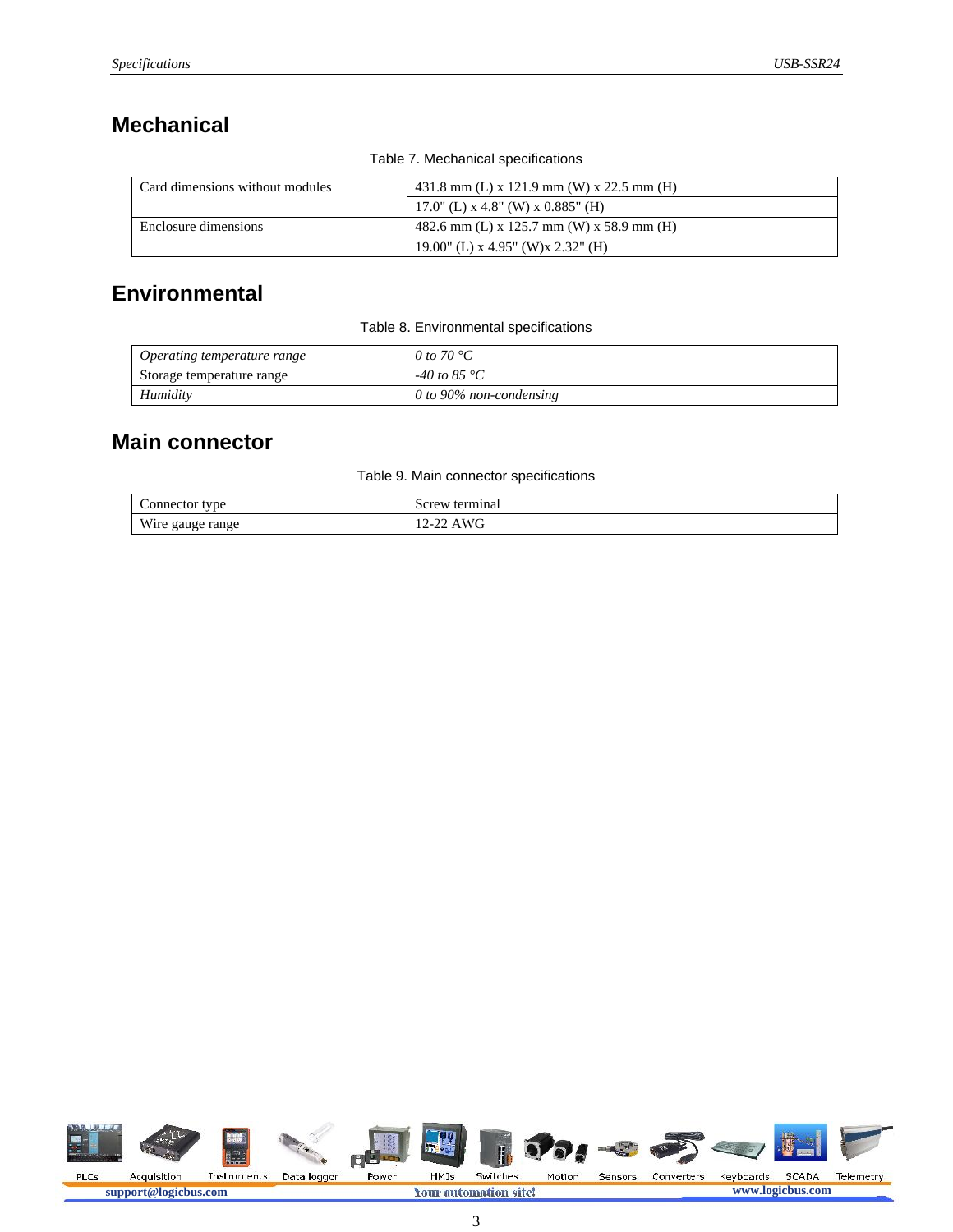## **Screw terminal pin out**

| Pin    | Signal name  |
|--------|--------------|
| $1+$   | Module $1+$  |
| $1-$   | Module 1-    |
| $2+$   | Module $2+$  |
| $2-$   | Module 2-    |
| $3+$   | Module 3+    |
| $3-$   | Module 3-    |
| $4+$   | Module 4+    |
| $4-$   | Module 4-    |
| $5+$   | Module 5+    |
| $5-$   | Module 5-    |
| $6+$   | Module 6+    |
| $6-$   | Module 6-    |
| $7+$   | Module 7+    |
| $7-$   | Module 7-    |
| $8+$   | Module 8+    |
| $8-$   | Module 8-    |
| $9+$   | Module 9+    |
| $9-$   | Module 9-    |
| $10+$  | Module $10+$ |
| $10-$  | Module 10-   |
| $11+$  | Module $11+$ |
| $11 -$ | Module 11-   |
| $12+$  | Module $12+$ |
| $12 -$ | Module 12-   |
| $13+$  | Module $13+$ |
| $13-$  | Module 13-   |
| $14+$  | Module 14+   |
| $14-$  | Module 14-   |
| $15+$  | Module $15+$ |
| $15 -$ | Module 15-   |
| $16+$  | Module 16+   |
| $16-$  | Module 16-   |
| $17+$  | Module $17+$ |
| $17-$  | Module 17-   |
| $18+$  | Module $18+$ |
| $18-$  | Module 18-   |
| $19+$  | Module 19+   |
| $19-$  | Module 19-   |
| $20+$  | Module 20+   |
| $20 -$ | Module 20-   |
| $21+$  | Module $21+$ |
| $21 -$ | Module 21-   |
| $22+$  | Module 22+   |
| $22 -$ | Module 22-   |
| $23+$  | Module 23+   |
| $23 -$ | Module 23-   |
| $24+$  | Module 24+   |
| $24 -$ | Module 24-   |

#### Table 10. Screw terminal pin out